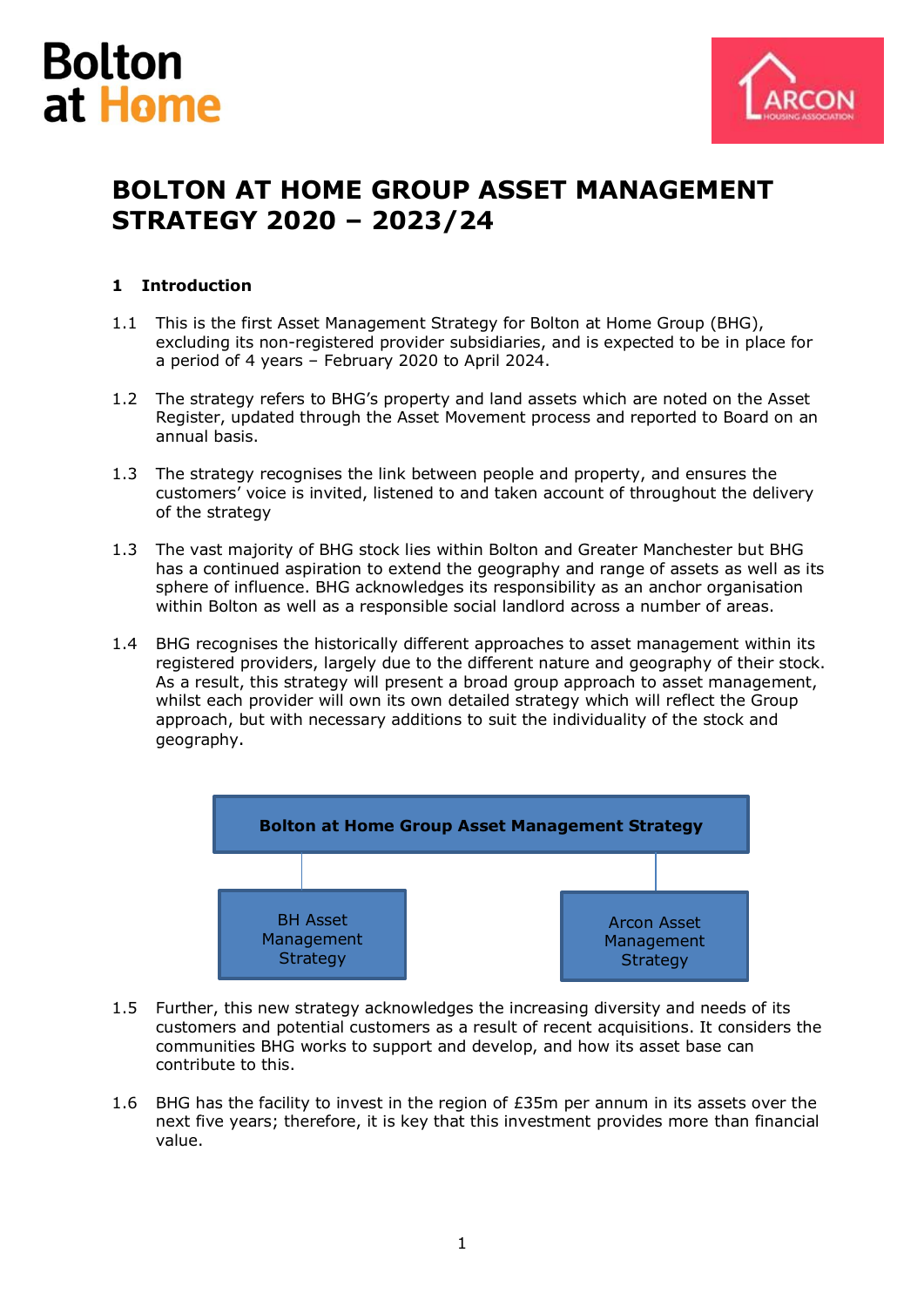1.7 BHG recognises the significant change in context of social housing over the past two or three years and notes that BHG's AMS needs to reflect those changes.

### **2 Aims of the Strategy**

- 2.1 In summary the aim of asset management is to ensure that existing assets meet the requirements of those who live in and use BHG's assets as well as guiding the future shape and direction of assets.
- 2.2 A new AMS cannot be considered, without taking into account the emerging landscape, such as the recent Social Housing Green Paper, the Hackitt Report and the findings of Phase One of the Grenfell Enquiry. BHG must understand how asset investment affects the people who live in and use the assets. In addition, Group Board have been understandably clear there can be no compromise when it comes to the H&S of those who live in or use BHG assets.
- 2.3 The strategy looks to informed means of investing in assets through both financial and data appraisal, as well as by developing a better understanding of customers who live in and use those assets now and in the future.
- 2.4 BHG's recently updated strategic objectives clearly set the context for the AMS for the next 5 years. BHG will support its people to bring their best selves to work so that the organisation:
	- Meets the housing needs and or our current and future customers
	- Supports our customers to be more independent and for our communities to flourish; and
	- Ensures that our business is well run, responsible, financially secure with business risks managed effectively
- 2.5 Alongside these, the BHG's AMS considers issues arising from welfare reform, changing demographics, increasing customer expectation, and the changing nature of registered providers which all present clear challenges that need to be addressed.
- 2.6 The group strategy aims:
- 2.6.1 To provide safe, sustainable homes through a range of tenure and purpose. This means BHG must:
	- Increase the numbers of well performing assets and reduce the numbers of worst performing assets. This will be measured in a range of ways, including financial value as well as value to customers and communities
	- Ensure asset investment provides value to both the business and customers and the neighbourhoods in which they live
	- Develop a clear understanding of the links between assets and customers and /or communities
	- Ensure the right mix of homes and asset types (eg shops, community buildings) to meet local needs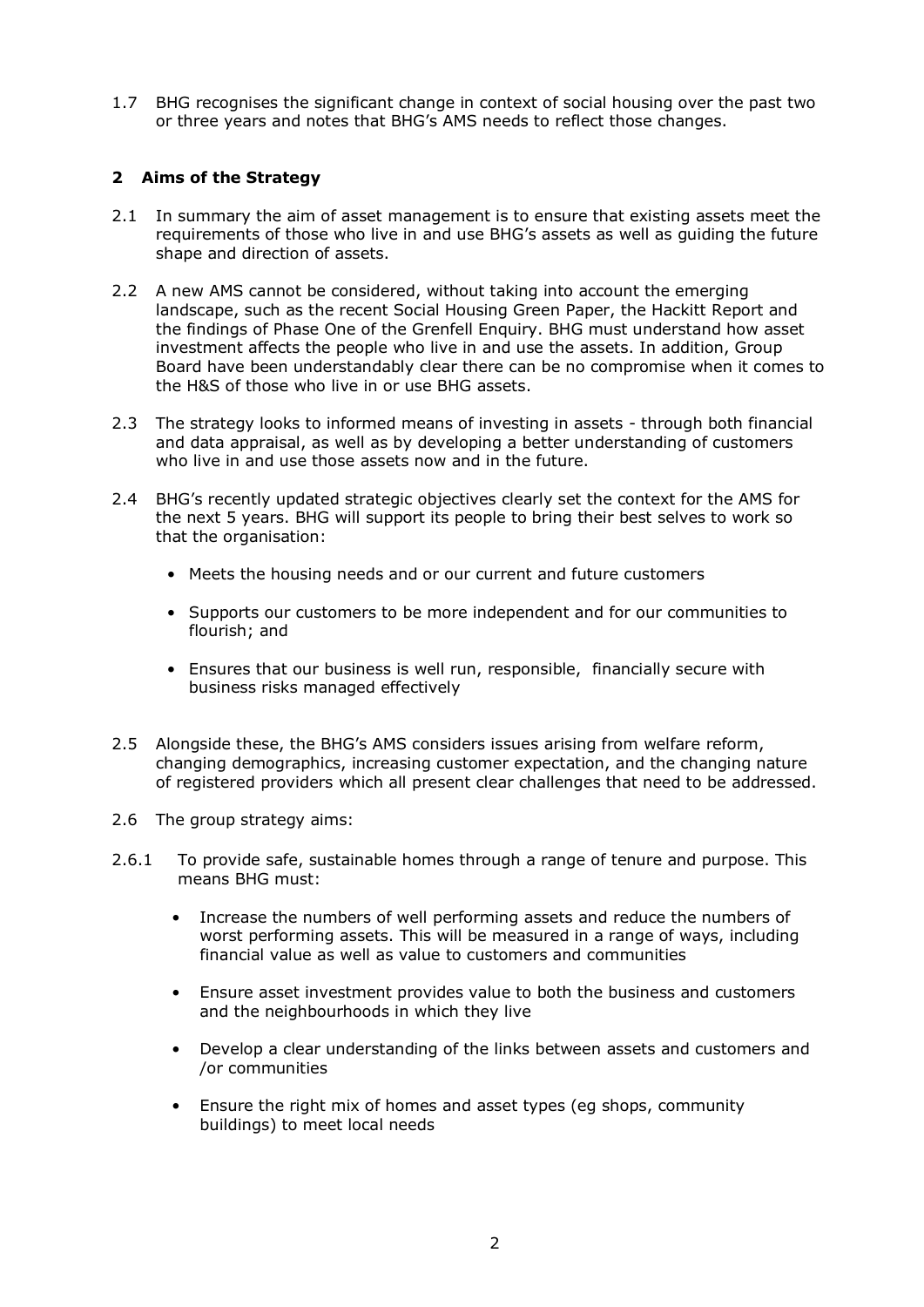- 2.6.2 To provide growth in the provision of social housing through this and the Development Strategy.
- 2.6.3 To embrace and respond to new methods of working and technologies in response to housing need. This includes working with new types of developments such as modular build as well as changing investment in existing stock, such as new types of heating.
- 2.6.4 To understand land assets better and analyse their potential contribution to both growth and the communities in which they are situated.
- 2.6.5 To identify the links to other asset based strategies, and ensure they are complementary

### **3 Sustainable Investment Approach**

- 3.1 Sustainability is key to BHG's investment approach, and moves away from cyclical replacement of key asset element to maintain decency to one of investing sensibly to enable the sustainment of people's homes as well as the business.
- 3.2 This approach will include an assessment of the value of the asset to the Business Plan before approval for significant investment. However, sustainment is about more than financial value and therefore will also consider future investment will based on the matrix formula noted below. Notably health and safety will be the key indicator for budgetary direction, and will be considered in each of the 4 threads noted below:
	- Customer benefit to investment (People)
	- Community benefit to investment (Place)
	- Asset condition (Property)
	- Financial benefit to investment (effect on Business Plan)
- 3.2 To achieve the strategy aims, and enable the formula for investment to be robust, a five year action plan will be developed by the registered provider members of the group, the detail of which will be contained within their own AMS. Each registered provider will provide an AMS Action Plan identifying:
	- The level of investment over a 5 year period to meet the aims of the Group AM
	- The basis on which the investment will be published for customers
	- How it will improve the net present value of its asset portfolio
	- How it will grow its asset base to meet the needs of current and future customers, including driving customer satisfaction
	- How investment will take account of community needs for large groups of properties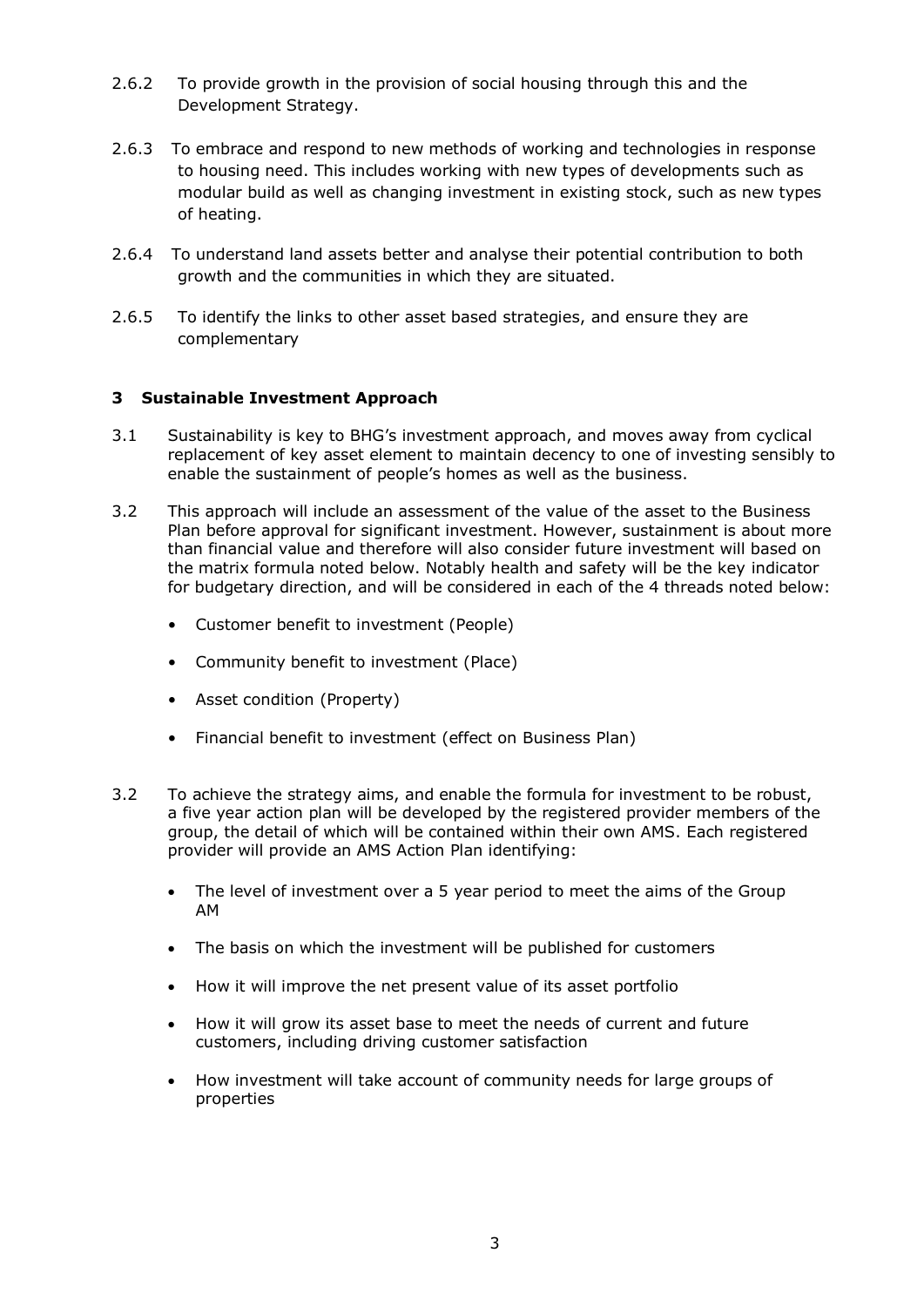- 3.3 BHG will appraise non dwelling assets to confirm their value to BHG and the communities it works with. This action will contribute to the sustainability of communities, and where such assets are disposed, any monies generated will contribute to improving the communities or developing new assets.
- 3.4 BHG will further develop the register of land assets and evaluate best use for land i.e. development opportunity, community use, food growing, disposal potential or public open space.
- 3.5 BHG will invest to make our homes more customer-friendly. This action is aimed at improving the lives of residents and ensuring that the homes we offer are appropriate to their requirements. Improvements will need to be cost effective, but equally beneficial to BH's customers.
	- Improve energy efficiency of BH's assets, to minimise customer spend on fuel.
	- Embrace new technology that provides valuable investment for the sustainability of BHG assets
	- Review Energy Performance Certificates to direct investment appropriately
	- Invest to enable residents to continue to live in their homes through adaptation to their properties where appropriate / necessary
	- Develop processes to minimise the time taken to deliver adaptations
	- Give support to customers in their options to move to more suitable homes, to ensure their current and future needs are met as well as making best use of assets to meet BHG objectives.
	- Move away from BHG's historic approach of building extensions to properties, unless other appropriate alternatives have been considered and exhausted.

### **4 BHG will develop rigorous asset data to understand assets**

- 4.1 BHG will review asset data held within property systems to enable better asset performance analysis. Improving asset data will enable better understanding of its asset portfolio and whether it meets the requirements of customers, as well as contributing to the sustainability of stock.
- 4.1.1 BHG will conduct a 100% survey of dwellings to ensure accurate financial planning as well as a full understanding of the condition of assets in relation to new and upcoming regulations and best practise, and to contribute to sustainable investment. This will assist members of the group to direct effective investment.
- 4.1.2 Ensure rigorous appraisal processes for property based assets to ensure timely decisions that identify the value of assets either financially or as a community investment asset.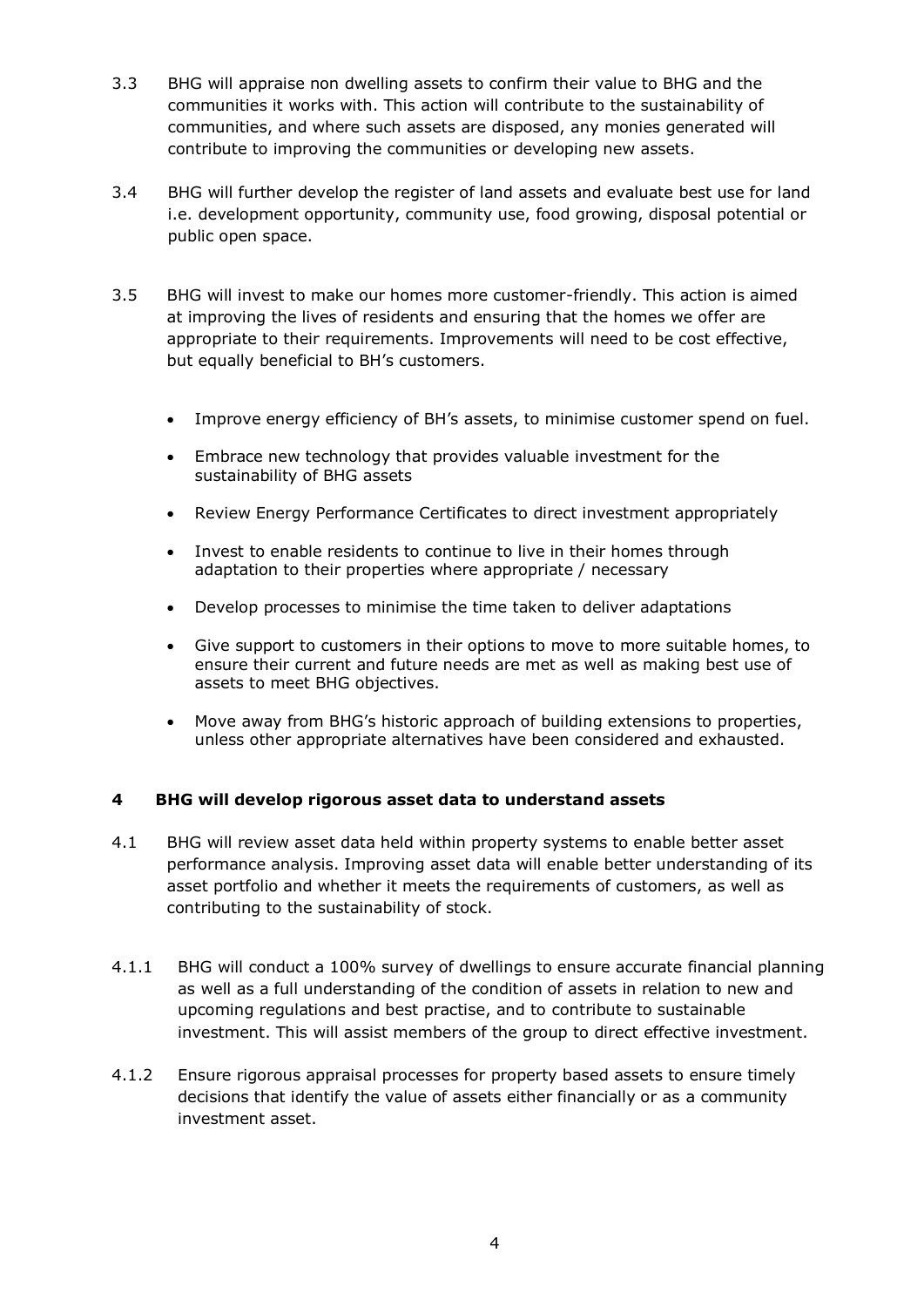4.1.3 Ensure processes and responses to understand the issues customers have with their homes

### **5 BHG will invest to minimise risk in BHG assets**

- 5.1 BHG will work to its Health & Safety Policy which provides a robust framework to build on health & safety processes for the benefit of customers in their homes, as well for the safety of staff.
- 5.2 BHG will work further to minimise risks associated with its assets to ensure that BHG's safety standards meet the expectations of customers and the Group Board. BHG will develop a clear link between people and the homes they live in by:
	- Identifying complex buildings and offering bespoke specifications and protocols for each of them, including how residents can be involved in decisions about their homes. BHG will develop a suite of home user guides
	- Analysing & acting upon the implications from external pieces of work such as the recent Social Housing Green Paper, the Dame Judith Hackett report and the Enquiry into the Grenfell Fire tragedy
	- Reviewing communication of H&S issues to customers at times of property allocation as well as throughout the lifetime of the tenancy

### **6 BHG will develop further value in asset investment.**

- 6.1 BHG will consider the value of investment to customers, communities and the business. Again it aims to provide a clear link between people and the homes they live in.
- 6.1.1 Where assets are located on estates owned by BHG, sustainability plans for neighbourhoods will be developed linking asset investment with other resources/investment to create a positive sense of place
- 6.1.2 BHG will promote an active approach to the ownership and management of assets through reviews of asset performance prior to significant investment and will consider options for low performing assets.
- 6.1.3 Ensuring the Repairs & Maintenance Service, is a quality performing service which allows significant investment to be delivered in a value engineered way
- 6.1.4 Procuring works, in line with a group procurement strategy which will be developed in line with current strategies. The group will use a blend of procurement methods to establish and monitor value including encouragement to deliver social value

### **7 BHG AMS will identify clear links to other strategies & policies:**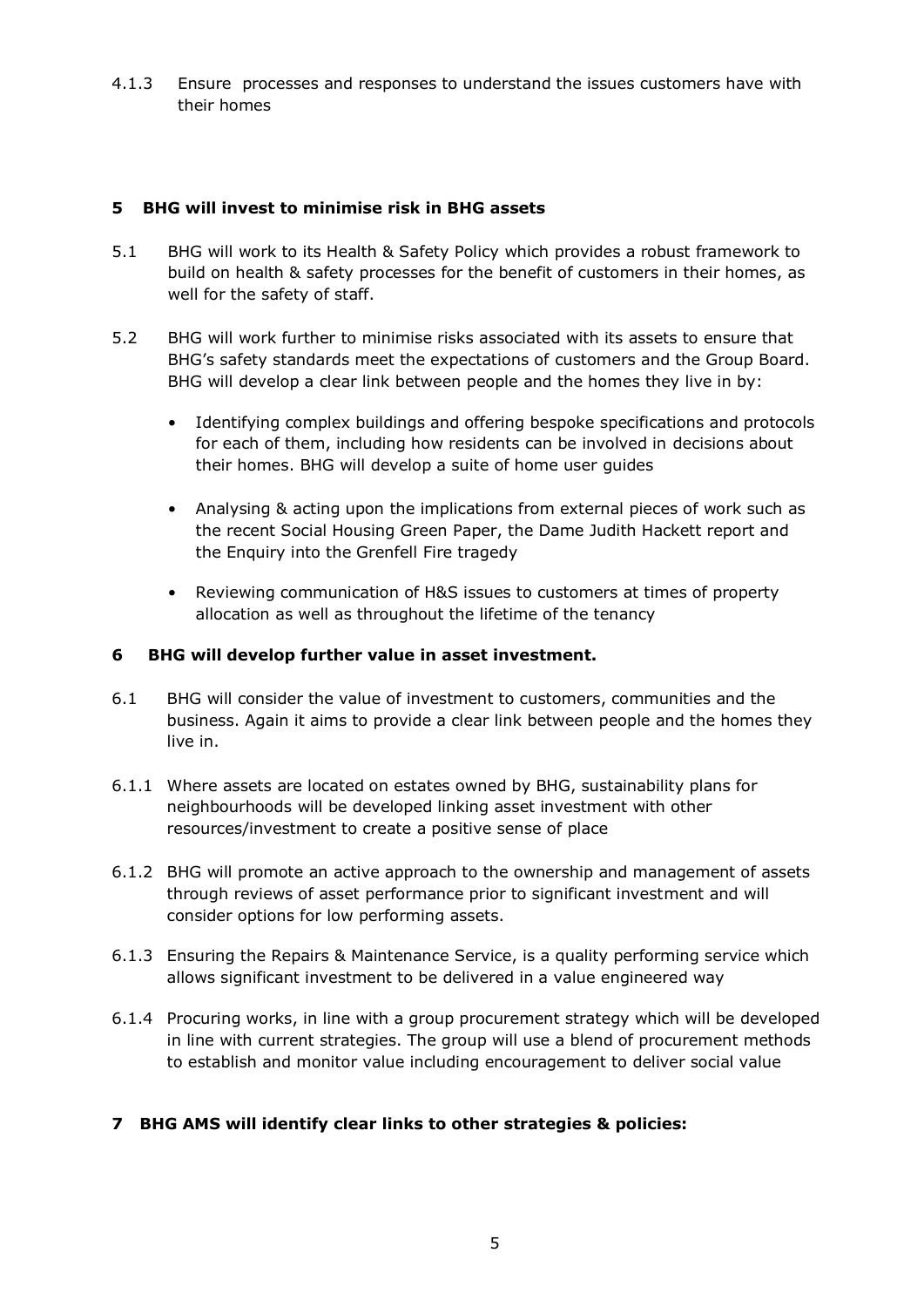- 7.1 Any AMS is intrinsically linked to other organisational strategies and policies and should not be read in isolation. The following should also be considered as part of this strategy:
	- Group Development Strategy
	- Group Disposals Policy
	- Group Health & Safety Policy
	-
	- Value for Money Statement<br>• Group Procurement Strateg<br>• Repairs & Maintenance polic • Group Procurement Strategy – to be developed in 2020/21
	- Repairs & Maintenance policy
	- Environmental & Sustainability Strategy

#### **8 Delivery of the BHG Asset Management Strategy**

- 8.1 The delivery of the strategy will be through the Asset Management Strategy Action Plan
- 8.2 Updates on the Action Plan will be presented through the appropriate governance process to:
	- **EXECT** Bolton at Home's Operations Committee on an annual basis, beginning in June 2020.
	- Arcon's Board on an annual basis beginning in July 2020

| Date approved | 26 March 2020 |
|---------------|---------------|
|               |               |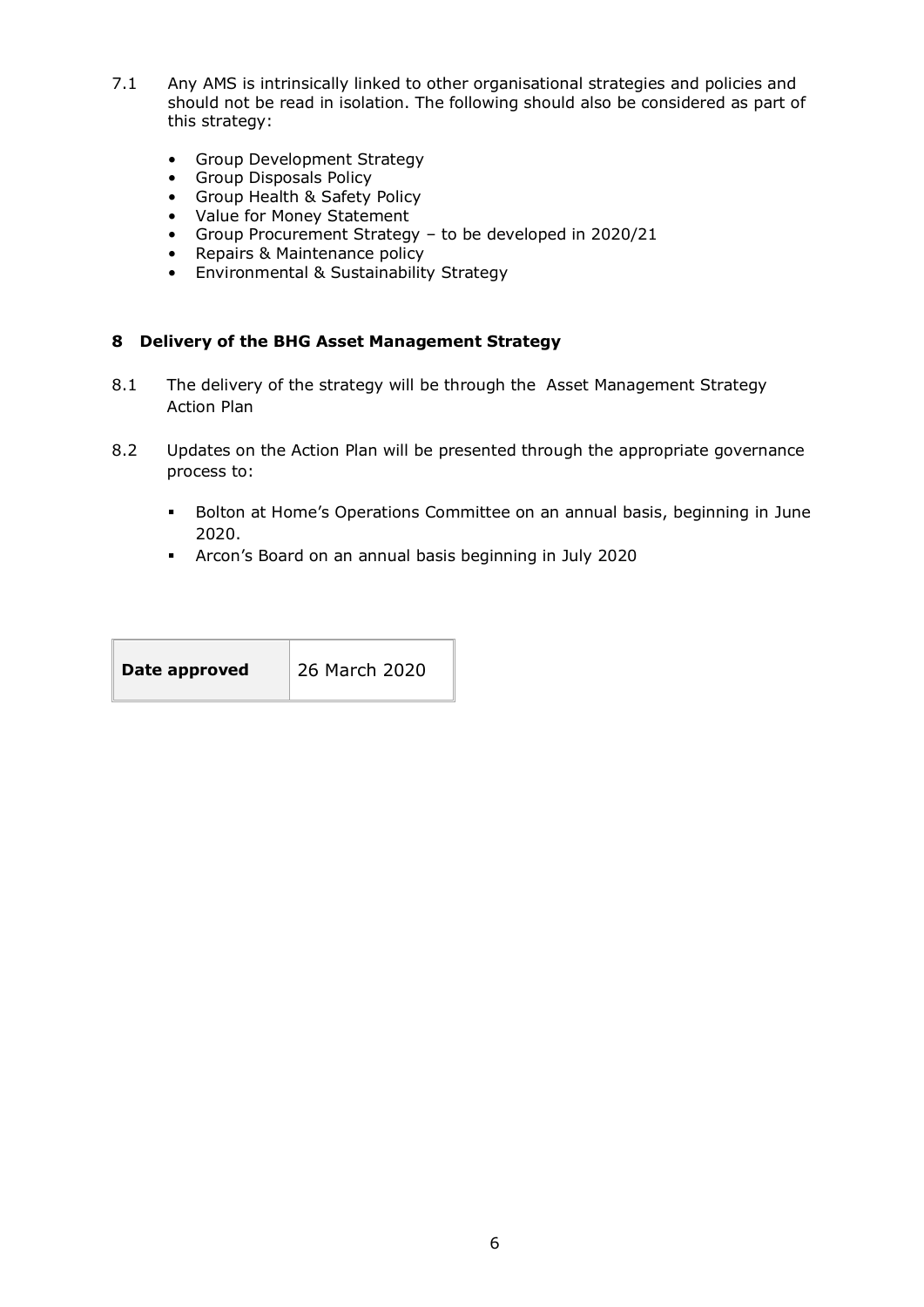# **Bolton at Home Group Disposal Policy**

# Executive Summary

- a) This report policy relates to empty properties. The proposed disposal of tenanted properties will be through a similar process which culminates in a report to Group Board for decisions, with further permissions required, for example from RSH, funders etc.
- b) The Policy sets out the occasions when and how Bolton at Home Group (BHG) may dispose of assets. The policy does not include where disposal is a legal requirement, such as right to buy, compulsory purchase orders etc. It highlights the occasions where it makes good business sense to consider disposal as a viable option for the organisation and to ensure the sustainability of the Group's assets.
- c) BHG will only dispose of properties where it has the legal right to do so, and with full consideration of the impact on both BHG and customers where appropriate.
- d) The policy refers specifically to the disposal of dwelling(s), land, and commercial property, including offices and shops.
- e) Disposal may include sale, demolition, donation, or a mixture of these whichever is the most appropriate for the business and in particular its aims and objectives. In practice this means that decisions **may** not be purely based on finance. In some cases the decision to not dispose, may have a cost to BHG but will be consistent with the Group's charitable status and meet its aims and objectives.
- f) Assets for disposal may be identified through a number of routes, including option appraisal. However, in the longer term, BHG will appraise all assets and give **consideration** to disposal where the current value to the organization (the net present value or NPV) is negative or where the asset generates income, below that which could be achieved, either directly or indirectly, from:
	- a. An alternative use, consistent with BH's business plan, or the organisation's aims and objectives
	- b. Disposing the asset and investing the capital generated into new build property (commercial or domestic) or land; or other where defined by Board
	- c. Intensifying existing use; for example, demolishing two properties to allow the development of 5 properties
- g) The decision to dispose will be in line with BHG's governance delegations, and will only be progressed following a robust option appraisal process and, where applicable, an assessment of any significant negative impacts at a local level. This will include consideration of other solutions."
- h) As a registered CBS, there is no requirement to obtain permission from the Charities Commission prior to disposal; however, the analysis BHG requires is consistent with BHG's general legal duties as a charity.
- i) The duty of notification to the RSH and notification / consultation with others that hold a legal interest in the asset will be met as part of the process.
- j) Processes leading to disposal will be followed in accordance with legislation, funders' requirements etc, and with due diligence. The process will be subject to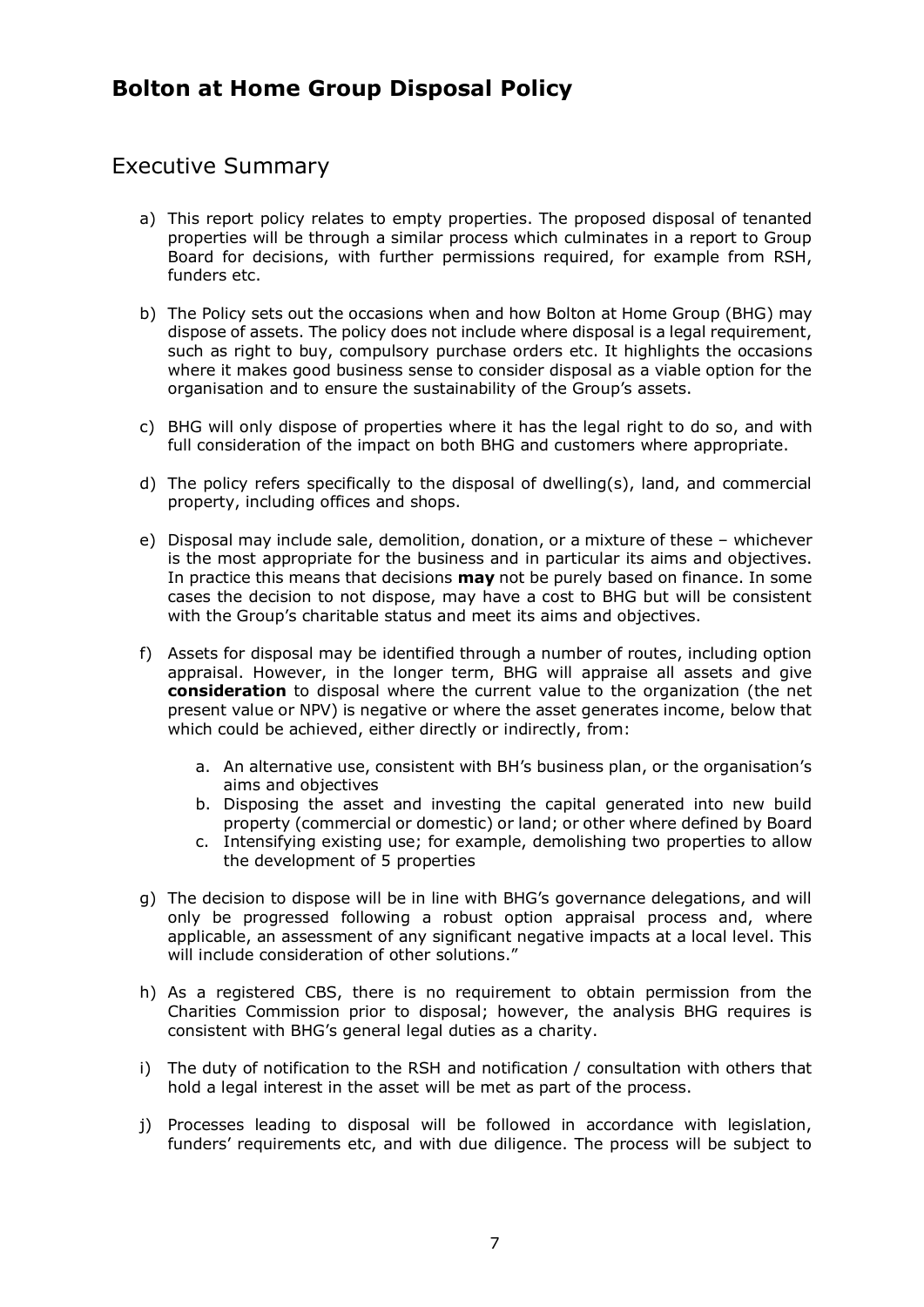audit on a cyclical basis, with individual disposals or schemes of disposal processes confirmed in line with the group and organizational schemes of delegations.

k) All group disposals will be reported to Group Board every 12 months as part of the current Asset Movement Report, or more frequently if required through the Scheme of Delegations. Each organization within the group will follow the due governance process prior to Group Board reporting.

### 1. Background

- 1.1. It is part of BHG's Asset Management Strategy to have an active approach to the management of assets, and as such, recognises there are occasions where disposal of assets must be considered. Disposal may be considered to provide extra value to the business or to the community in which it is located.
- 1.2 For the purposes of this document, a disposal is classed as
	- the removal of BHG's interest in an asset, either by disposal of the freehold or a leasehold interest, for a period of 8 years or more.
	- the demolition of the property asset, either accompanied by the sale of the remaining land or not.
- 1.3 Disposal can be enforced through legal requirements, such as right to buy, compulsory purchase etc. These are not considered in this document.
- 1.4 For the purposes of this document, assets may be:

### Dwelling(s)

• Land

- Commercial property, including offices, shops and community centres
- 1.5 This policy intends to set out the occasions when BHG may dispose of any asset.

# 2. Triggers to consider disposal

- 2.1 BHG will consider disposal of assets, as part of its drive for active asset management; to ensure added value to the organisation. There may be a number of different triggers, many of which are listed below. However, it is important that BHG consider disposal as part of any asset appraisal.
- 2.2 Disposal will be **considered** in the following circumstances, although not exclusively so:
- 2.2.1 Where the capital value of an asset would enable the purchase or development of a greater number of assets or more productive assets. This will be measured in both financial and non-financial terms. An example might be to demolish a property to allow access to land for the development of a number of properties
- 2.2.2 Where the capital value of an asset is above  $£100,000$ ; the asset is not tenanted; and the asset could potentially be lost through enforced sale, such as right to buy legislation, at a later date at a price well below the open market value. Experience suggests that it is unlikely that more than one or two would become void in any one year.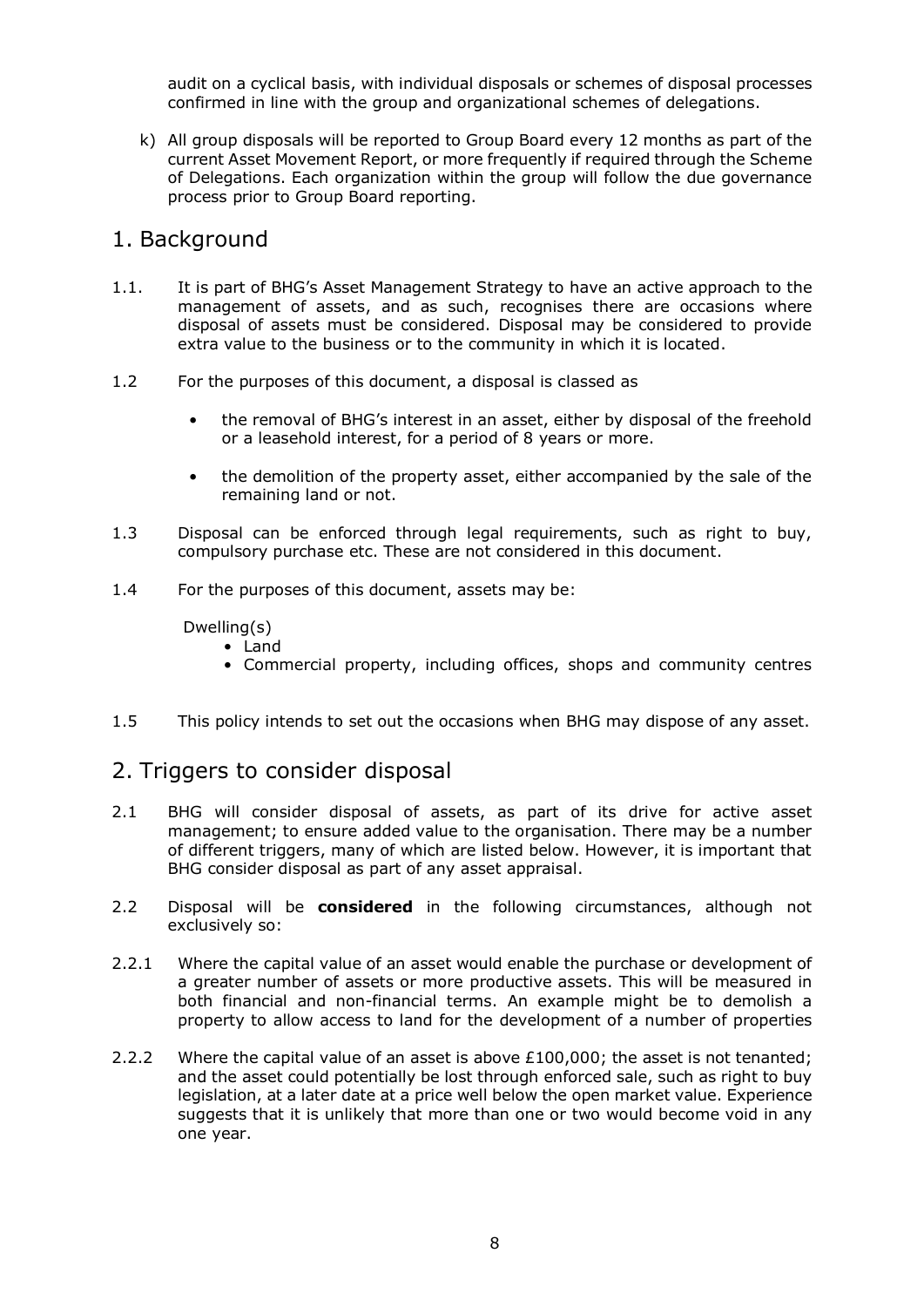- 2.2.3 Where the value of the property (NPV) to the organization over 30 years or its expected lifetime would be less than  $E_0$ . Desktop indications suggest that this amounts to 247 properties.
- 2.2.4 Properties with structural issues confirmed by a structural engineer which means that the property would be too costly to repair or cannot be repaired
- 2.2.5 Land where the sale would generate capital to develop or contribute to the development of a number of new income generating assets at an alternative site which would be more favourable to develop
- 2.2.6 Where an asset no longer meets the aims and objectives of BHG, and the cost to change its use would be more than the income it would generate over a 30 year period, or the period of its lifetime
- 2.2.7 Where BHG are no longer able to provide the services associated with the asset (for example provide a level of care consistent with specialist accommodation) and the cost to change its use would be more than the income it would generate over a 30 year period, or the period of its lifetime
- 2.2.8 where disposal would reduce any significant risk to the organization; for example the disposal of properties with structural issues, the disposal of land with anticipated sub-strata issues (eg in areas of past coal mining)
- 2.2.9 where the asset generates income below that which could be achieved from disposing of the asset and investing the income to recoup a greater income
- 2.2.10 where Group Board require an asset to be sold to generate monies for other business purposes, consistent with the business plan.

# 3. Appraisal of Assets

- 3.1 The appraisal of assets, particularly where disposal is considered, will be consistent with BHG's general legal duties as a charity. Therefore any appraisal will:
	- a) identify whether the disposal is consistent with BHG's charitable objectives and status as well as strategic objectives
	- b) identify whether the disposal complies with legislation
	- c) consider any risks to BHG associated with the disposal, or non-disposal, and how they may be mitigated
	- d) consider the financial and non-financial implications for BHG's business plan(s)
	- e) consider the findings of independent specialists, such as structural engineers, RICS qualified valuers etc where appropriate
	- f) meet the requirements for approval, taking into account BHG's scheme of delegation.
	- g) consider the appraisal in line with formal agreements with other organizations
- 3.2 No more than 25 disposals with a positive net present value will be completed in any one financial year, without Board approval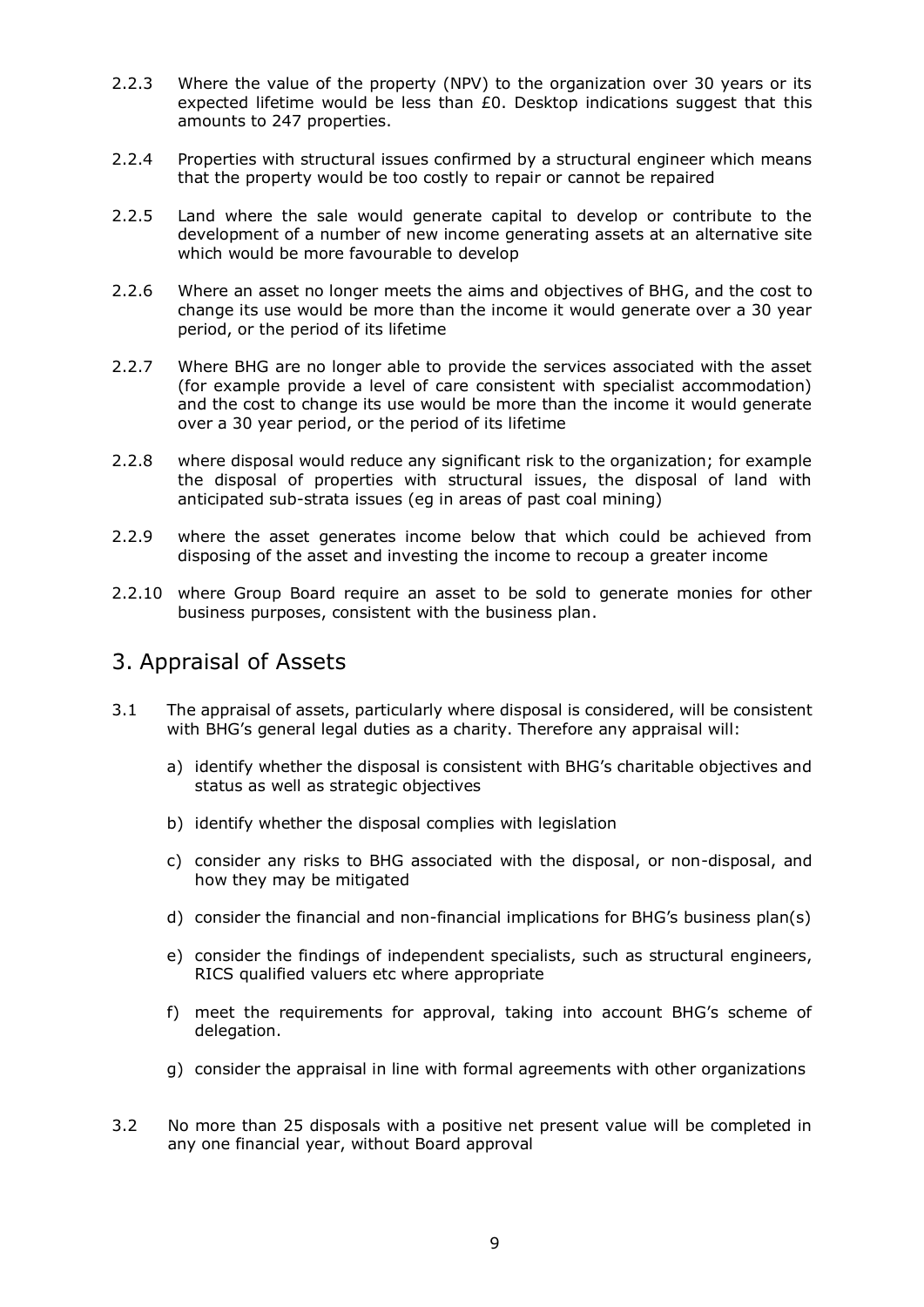3.3 Appraisals will be approved in line with the scheme of delegations, following wider consideration within the appropriate registered provider (BH or Arcon at the moment)

### 4. Permissions

- 4.1 Permission to dispose will be in line with BHG's Scheme of Delegations, after wider consultation with the appropriate organization. (Note, until the Group Scheme of Delegation is approved, approval will be in line with each organisation's scheme of delegations)
- 4.2 Permission is not normally required from either the Charities Commission (since becoming a CBS) or the RSH for disposal of assets, however there is a notification requirement for the RSH once the disposal of a social housing dwelling (both low cost rental and low cost home ownership) has been completed. The requirement for and timing of notification will be checked at the time of disposal but at the time of writing, this requirement will be met on the following occasions:
	- **Category 1 disposals** out of sector whether occupied or not, unless the disposal is to the residential occupier or unless there is no change of landlord.
	- **Category 2 disposals** within the sector where the dwelling is occupied, unless there is no change of landlord
	- **Category 3 disposals** the disposal of the last social housing whether occupied or not; in other words, if BHG was no longer a registered provider
	- **Category 4 disposals** where the disposal is to a for profit registered provider whether occupied or not.
- 4.5 Permission will be required from the funders where the asset to be disposed of has been identified to secure funding
- 4.6 Organisational insurers will be notified of all disposals

### 5 Value Measure

- 5.1 For all disposals, BHG (with charitable status) is required to achieve the best financial consideration available for the type of asset and the agreed terms.
- 5.2 Where the value of an asset is believed to be above £10,000, BHG will have the asset independently valued by a suitably qualified person, currently accepted as a person with the RICS qualification.
- 5.3 Where the value of an asset is believed to be below £10,000 (usually small pockets of land) the value will be assumed to be  $E35$  per square metre, unless the purchaser agrees to pay for a full valuation, by a mutually agreed valuer, who will hold RICS accreditation.
- 5.4 Where appropriate, BHG will consider non-financial benefits as part of the consideration for a disposal. For example, it may be in BHG's best interests to consider: